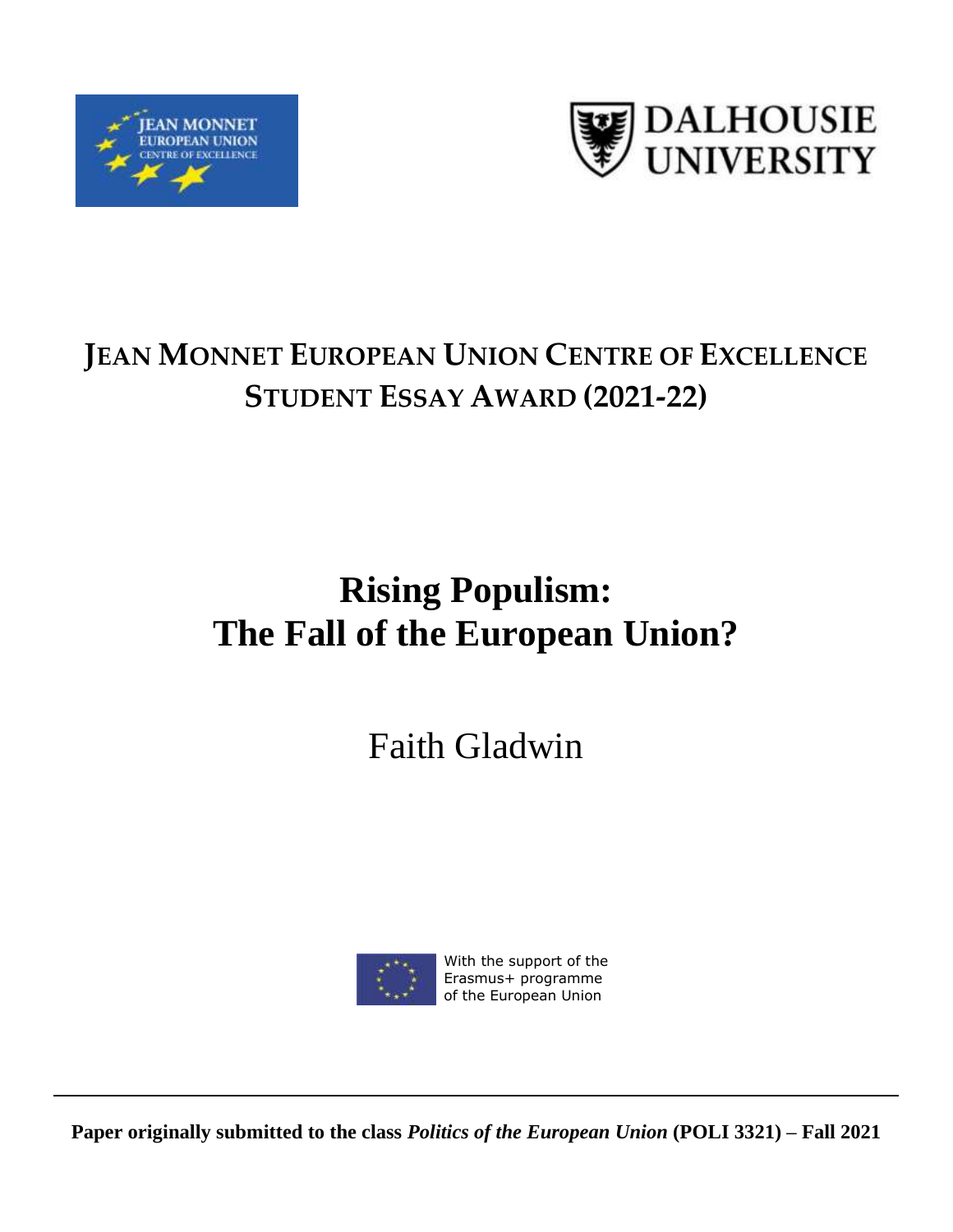#### **Introduction**

The European integration project has been a contested process since it first began with the early stages of what would come to be known as the European Union (EU). The EU has weathered enlargements, the ending of the Cold War, and economic crises, but not without consequence to popular opinion of the EU. Opposition to further integration is rising, the Union has faced the first case of a member state withdrawal from the Union, and the EU has become increasingly politicized over the last thirty years (Brunet-Jailly, Hurrelmann, & Verdun, 2018; Christiansen, 2020, p. 17). But what were the factors behind these issues, and are they really a sign of things to come for the future of the EU? Behind all three issues, and a sentiment underlying the EU as a whole, is the narrative of populism.

Populism can be both a mindset and its corresponding way of 'doing politics'. Populism as a mindset reflects the idea of the people against the elite, considering themselves the "only true representatives of the people" (Cadier & Lequesne, 2020, p. 3), while the elite, their political opponents, are self-serving above all and a threat to the people, and the institutions that support them are inherently corrupt (Cadier & Lequesne, 2020; Nijman & Werner, 2019). As a political practice, populism is reactionary and personalistic, engaging people in a mob-like, nationalistic mentality of 'othering' the threats (Nijman & Werner, 2019; Surel, 2011). It lacks a true ideology, but "thrives on anger, fear and anxiety present in modern society" (Nijman & Werner, 2019, p. 6) to adapt to the current threat, fueled by "the belief that democratic systems have not completely responded to the needs and desires of the 'real people' or the 'silent majority'" (Longo, 2019, p. 184). Populism can be both left- and right-wing, but for the purpose of this paper, I will be concentrating on right-wing populism through the EU.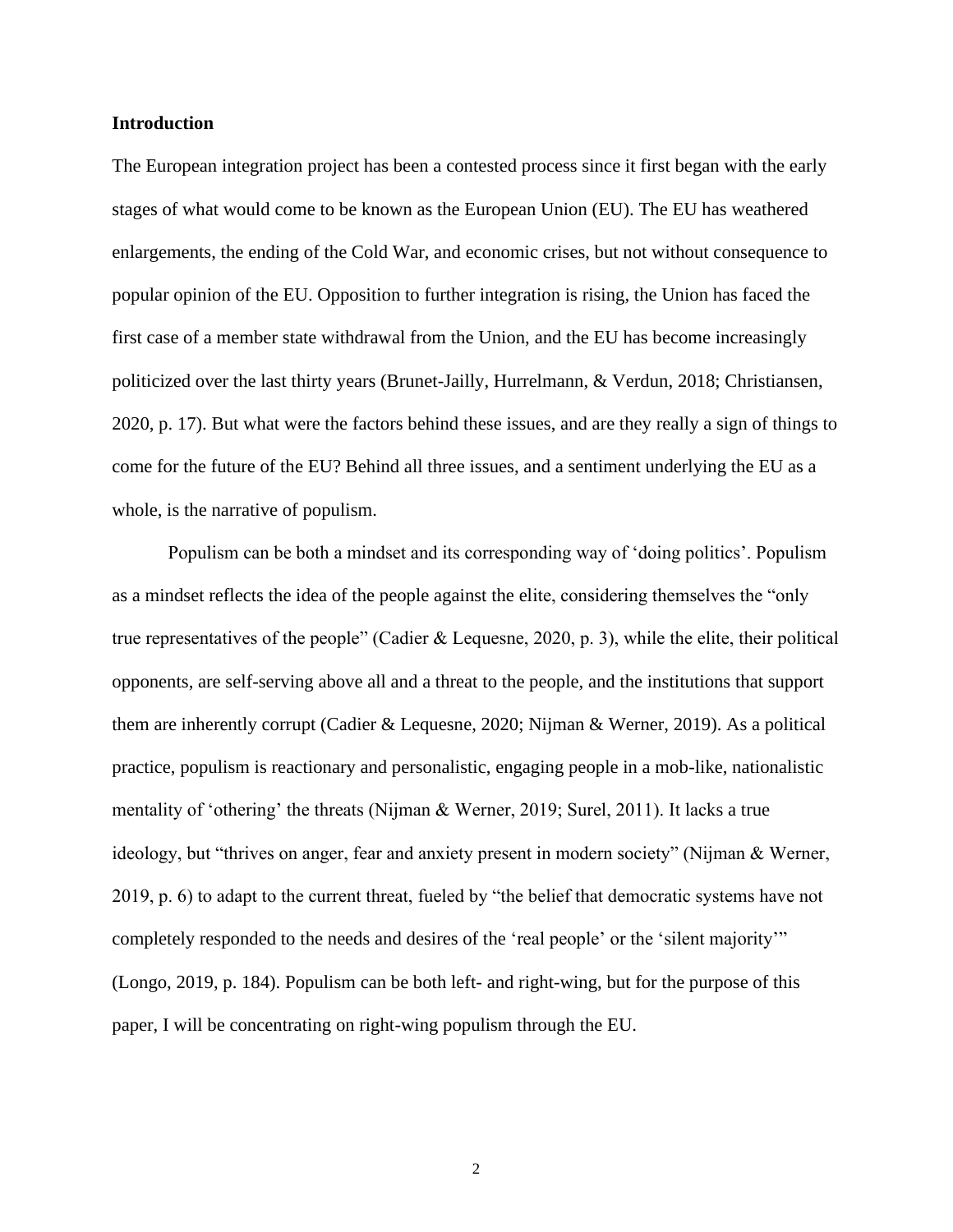In this essay I will analyze if populism is rising, and if so, question what is fueling the rise, and if it is really a threat to the future of the EU. I will argue that the rhetoric of a democratic deficit and rising Euroscepticism is fueling the rise of right-wing populism, threatening EU institutions and stability. Firstly, I will discuss the past and present of populism in the EU and analyze if it is actually on the rise. I will continue by studying the factors leading to a potential spread of populism. Finally, I will analyze if rising populism would constitute a significant threat to the EU.

#### **Populism**

EU integration, from the early stages of enlargement of the EEC when smaller and relatively poor countries began the formal accession process after Denmark, Ireland and the UK joined in 1973 — which in itself furthered the divisive "wider but weaker" debate in literature (Brunet-Jailly et al., 2019, p. 393; Wallace, 1976), has been a top-down process, delegitimizing Europe's political unity and sparking the spread of anti-EU populist movements (Longo, 2019, p. 182). As the integration process has continued, so has the rise of populism.

The "Austrian Crisis" (Surel, 2011, p. 1) is considered to be a prime example of a government under which right-wing populism developed and thrived (Heinisch, 2008, p. 40). Austria's Freedom Party (FPÖ), under leader Jörg Haider, led an aggressively xenophobic and anti-EU campaign, and under Haider's leadership the party grew from barely 5 percent voter support to 26.9 percent from 1986-1999, "time and again exceeding expectations and predictions regarding its growth potential" (Heinisch, 2008, p. 42). There was a boycott organized by other members in protest of a coalition formed between conservatives and the FPÖ in 2000 (Surel, 2011), but it was ultimately ineffective against the rise of populism, as the FPÖ went on to garner 15 percent of the vote in Austria's 2006 election (Heinisch, 2008, p. 42).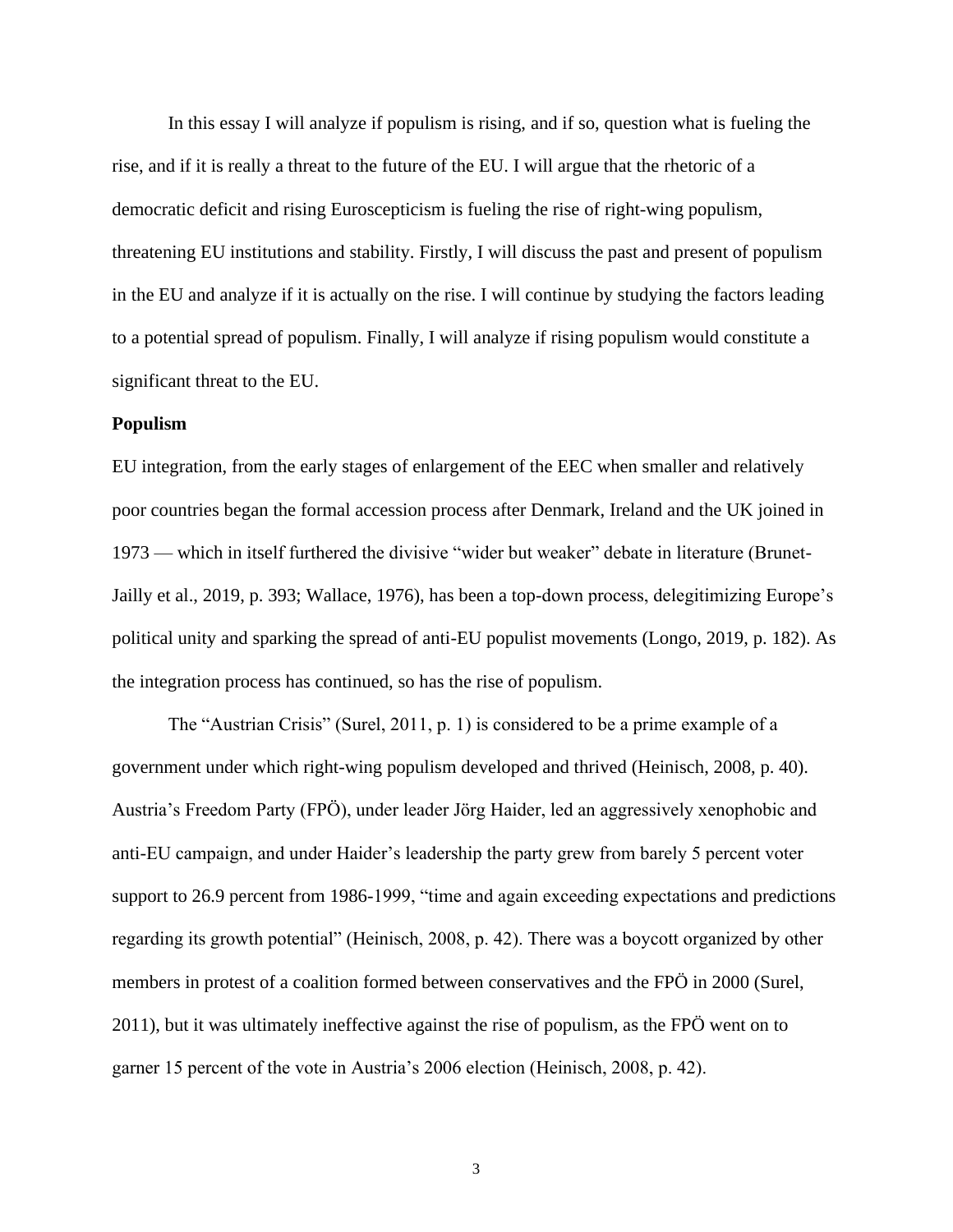The spread only accelerated in the 2010s, as fallout from the global financial crisis, sovereign debt crisis, and the peak of the refugee crisis combined to create a perfect storm for anti-European right-wing populism to flourish. Right-wing populism is characterized by opposition to immigration, welfare chauvinism — the notion that access to government welfare and assistance programs should be limited to natives of a country, and anti-elitism (Christiansen, 2020, p. 18), all of which reflected negative sentiments towards rising trends in Europe. The rise was only exacerbated by the peak of the migrant crisis in 2015: the increase in the population of immigrants has corresponded to an increase in voter support for right-wing populist parties (Podobnik, Jusup, Kovac, & Stanley, 2017, p. 2). The rising tension came to a head in the United Kingdom (UK).

In 2014, the UK's right-wing populist party, the UK Independence Party (UKIP) captured 24 out of Britain's 73 seats in the European Parliament election with 26.77 percent of the vote, the most of any UK party (Malik, 2018, p. 93; Europa, n.d.). UKIP and other Eurosceptic Parliament members pressured Prime Minister David Cameron to hold a referendum on EU membership, and on June 23, 2016, 17.4 million voted to leave the EU while 16.1 million voted to remain (Malik, 2018, p. 93), coming in at 51.9 percent versus 48.1. Right-wing populist campaigning succeeded to turn citizen's opinion against the EU, leading to the UK's withdrawal as Brexit (Christiansen, 2020, p. 19; Podobnik et al., 2017, p. 2). The narrative behind Brexit portrayed the EU as an "undemocratic 'superstate' that takes away power from the member states' democracy" (Brunet-Jailly et al., 2019, p. 204), a populist rhetoric focused on a mentality of the people versus the elite.

Brexit and the FPÖ's rise might be the two most often cited sources in the literature, but they are far from the only populist anti-EU right-wing parties gaining traction: the Danish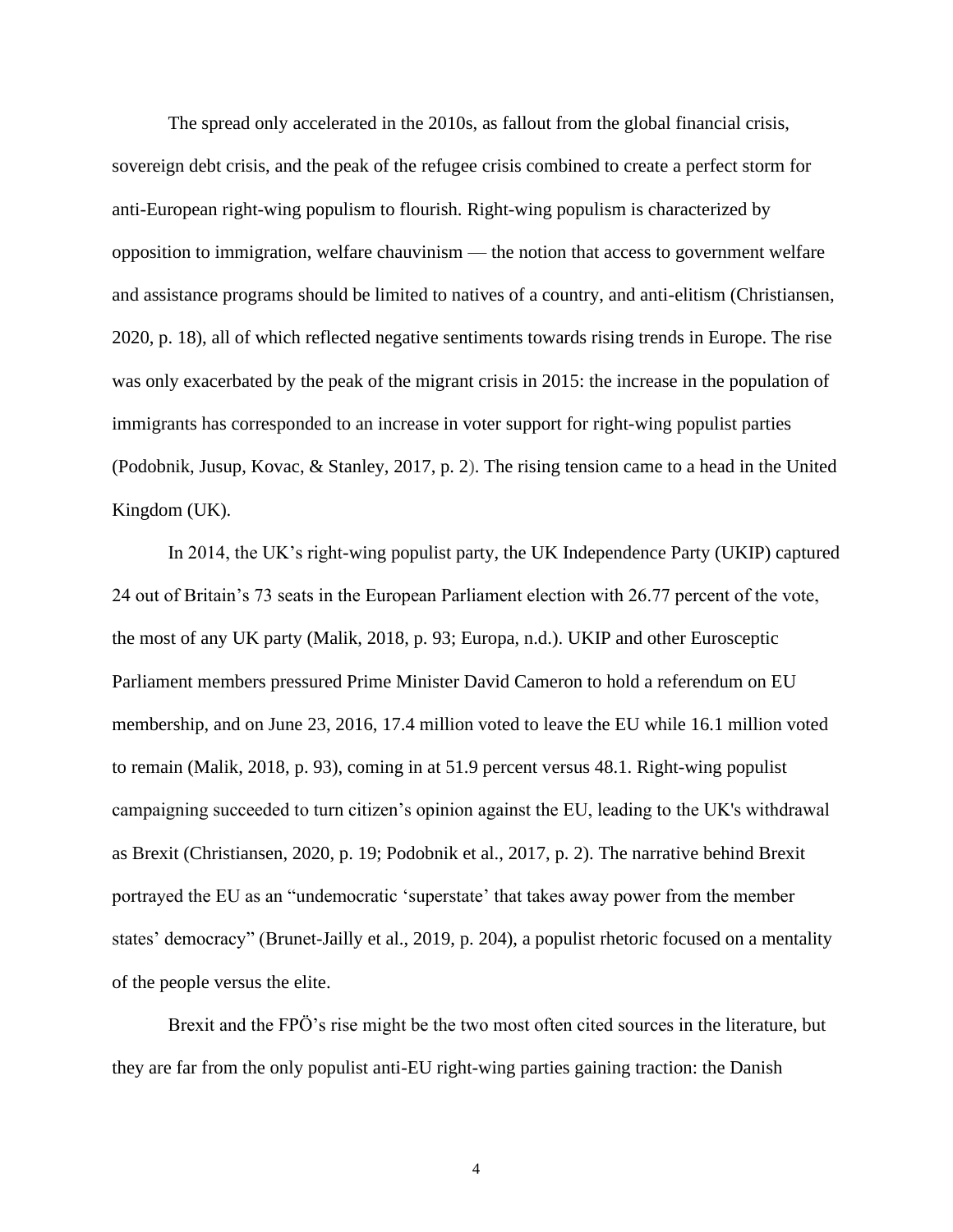People's Party, Greet Wilder's far-right Freedom Party in the Netherlands, the Finns Party, Germany's AFD and the Sweden Democrats have all seen considerable increases in support in national elections (Malik, 2018, p. 99). France's Front National is another, calling the EU "The Europe of Brussels, a hydra of many heads" (Surel, 2011, p. 3) and going on to call for "a rejection of European citizenship, a refusal to cooperate within certain agencies on security and immigration issues, and the suggested renegotiation of the European treaties to make them more compatible with sovereign states" (Surel, 2011, p. 4), all of which are classic populist moves. Populist political leaders have fed off growing dissatisfaction and frustration with the complex and seemingly-convoluted decision-making process, successfully turning public support against the 'elites' and the established institutions of the EU (Christiansen, 2020, p. 18), and the both the populist ideology and way of "doing politics" is undoubtedly on the rise.

#### **Contributing factors**

But where did that disillusion with the EU come from? There are two overarching and connected explanations: the narrative of a democratic deficit and Euroscepticism. They feed off each other; for the Eurosceptics, the EU's alleged democratic deficit has "become a rallying cry" (Brunet-Jailly et al., 2019, p. 440), and both further the spread of populism. In order to understand the rise, we need to understand what contributes to it, and how.

It is not so much a question of *is* there a democratic deficit within the EU, the existence of such a deficit is undeniable and well-established in the literature and public sphere (Longo, 2019; DeBardelen & Pammett, 2009), but a question of how prevalent an issue it is for the EU as we know it. As the EU is at its most expansive, but also its most turbulent, with the reckoning of Brexit, "the tolerance of a not-completely democratic Europe is at its lowest" (Longo, 2019, p.182). The notion of the democratic deficit argues that the EU governance lacks "meaningful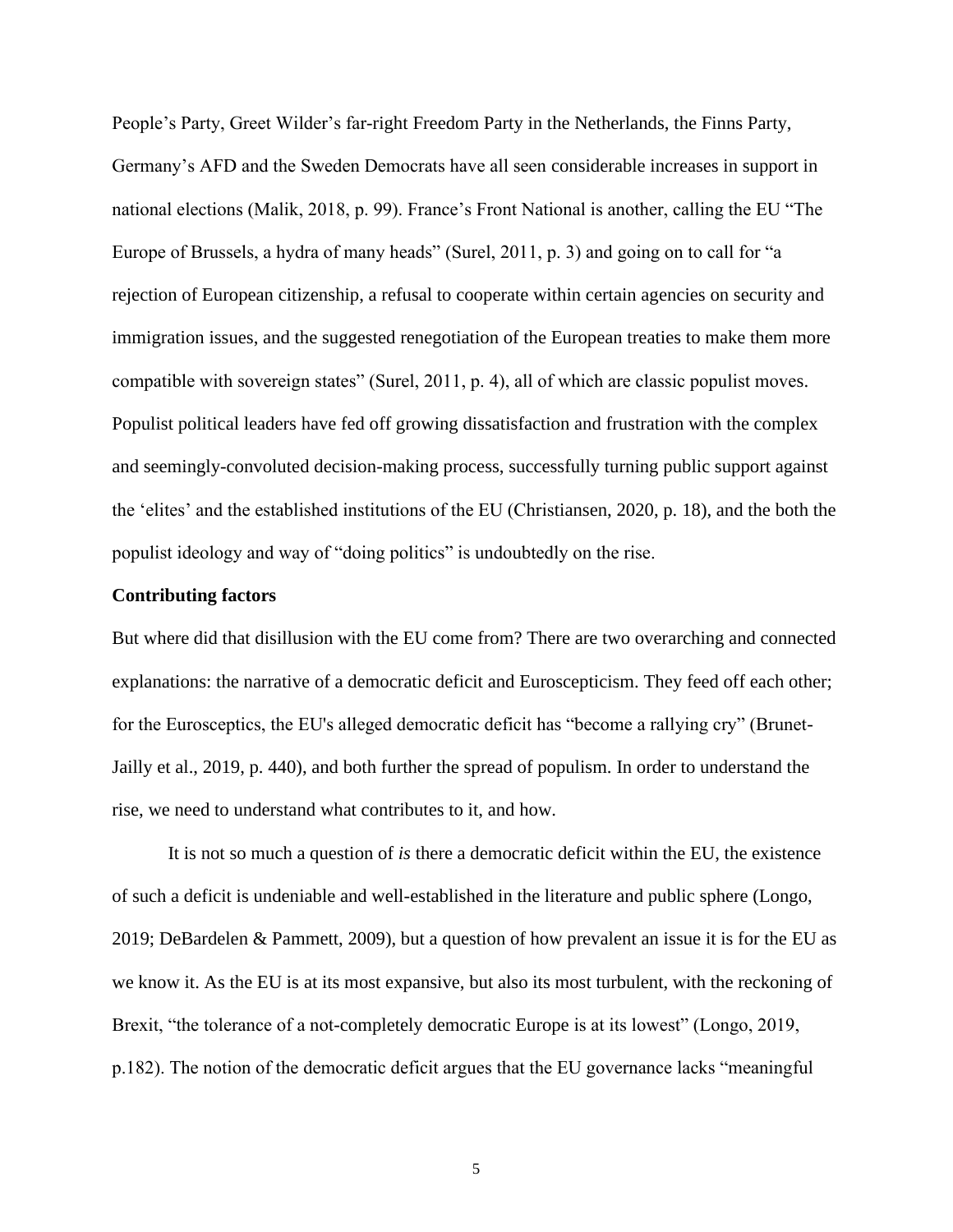mechanisms of participation and accountability" (Brunet-Jailly et al., 2019, p. 440), with weak representation compared to the many supranational institutions placing rules on member states, delegitimizing EU institutions and norms (Longo, 2019; Surel, 2011).

The notion of a democratic deficit throughout the EU leaves citizens feeling like their voices aren't being heard at the European people level. It's a common sentiment, the feeling of one vote not being able to change anything. But this leads to people treating EU elections, specifically the elections for the European Parliament, as second-order national elections with low voter turnout and primary concern over domestic politics (DeBardelen & Pammett, 2009; Brunet-Jailly et al., 2019). "The second-order character of EP elections weakens the representative connection between Members of the European Parliament (MEPs) and their voters" (Brunet-Jailly et al., 2019, p. 444), which in turn weakens the connection voters feel to the EU as an institution and as part of their identity, leading to a sense that their voices and concerns are not being heard, and the cycle begins again, and the democratic deficit widens.

Euroscepticism refers to opposition to European integration and its effects by parties, movements, and attitudes, from both left and right political ideologies. Eurosceptics argue that European integration has "undermined" member states' national sovereignty and democracy, eclipsing their individual identities, institutions, and systems (Brunet-Jailly et al., 2019, p. 453; Longo, 2019; Surel, 2011). Growing Euroscepticism has gone "hand in hand with a wider phenomenon of populism and anti-system politics", with the member states playing the part of the people and the EU as the elites to fight back against (Christiansen, 2020, p. 18).

The Schengen system is one example of a mechanism that has fueled Eurosceptic ideas of the EU as a threat to national integrity. The Schengen system, which enables passport-free movement of EU citizens between most EU member states, and a few non-EU member states,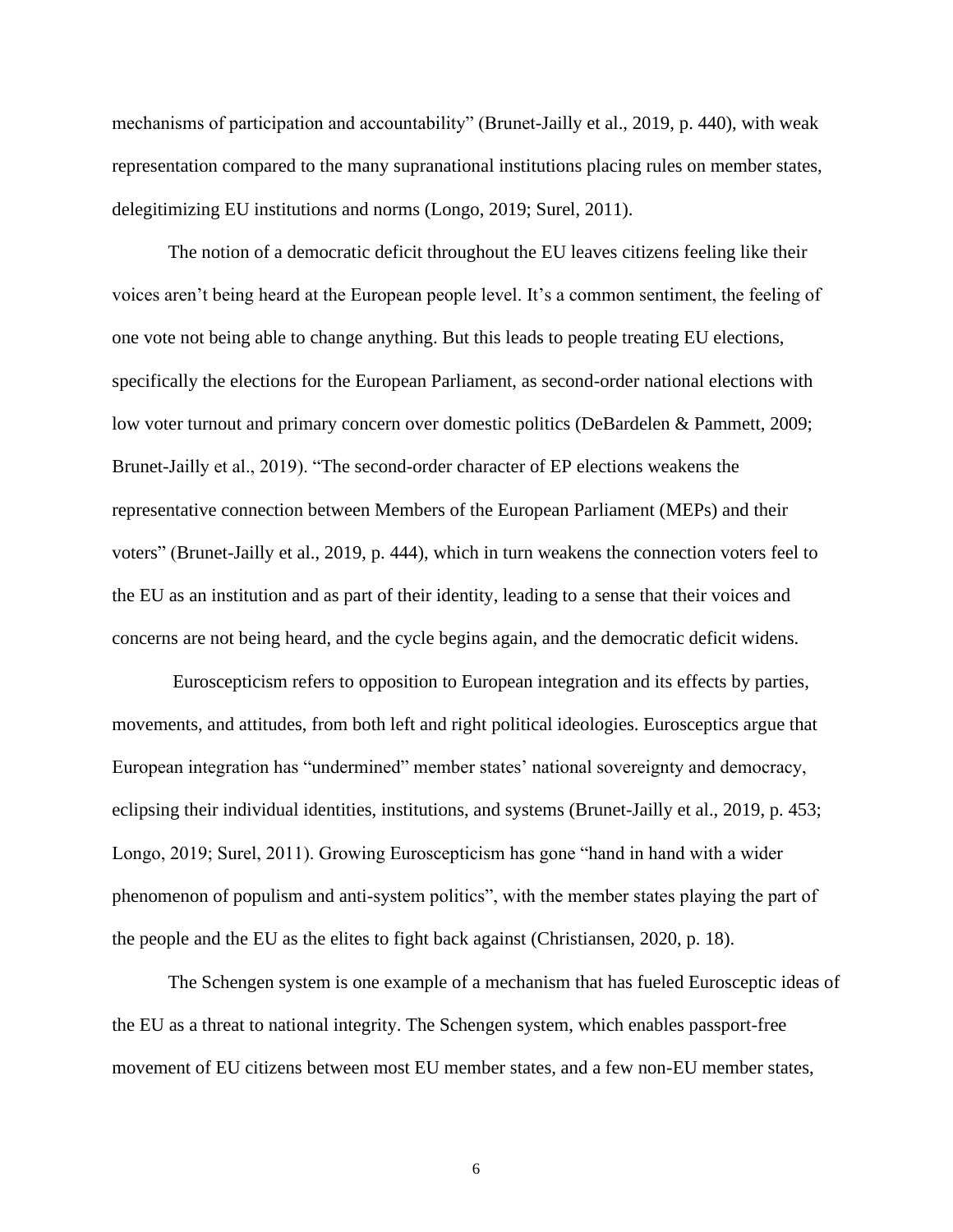has been blamed for exacerbating the migration crisis (Brunet-Jailly et al., 2019; Malik, 2018, p. 99). The Schengen system removed internal border controls between states, allowing the unchecked movement of people between states, with the ability to reimplement internal border controls in crises, but it did not provide a corresponding mechanism to deal with the overwhelming influx of migrants coming to the Schengen states' external borders in 2015 (Malik, 2018, p. 99). As the member states had given control of their borders to the EU, they were unable to implement new controls for themselves, furthering the narrative of member states needing to take back control of their national borders and anti-immigration sentiments, and in turn, fueling the populist movement across Europe (Malik, 2018).

Even prior to Brexit, the UK has a long history of deep-rooted Euroscepticism and reluctance towards integration. It has been slow to join European institutions, such as the European Coal and Steel Community (ECSC), which Roy Jenkins (1994, p. 7) argues "guarantees that we never play an effective role in shaping the institutions which we subsequently join." This is a symptom of Euroscepticism going on to further the democratic deficit, which in turns fuels the populist sentiment through the UK, and the EU at large, creating a dangerous cycle.

#### **But is it a threat?**

The rise of populism, fueled by Euroscepticism and the democratic deficit, isn't so much a threat to the EU as a governing supranational body, but as a threat to the normative idea and institutions of the EU. The populist threat to the European Union is not a potential break-up of the Union, nor the obstruction it poses to decision-making, although such a challenge is there, "but rather the normative erosion that populism has brought into the EU" (Christiansen, 2020, p. 19). This is especially dangerous considering the EU's role as a "normative power" (Cadier & Lequesne,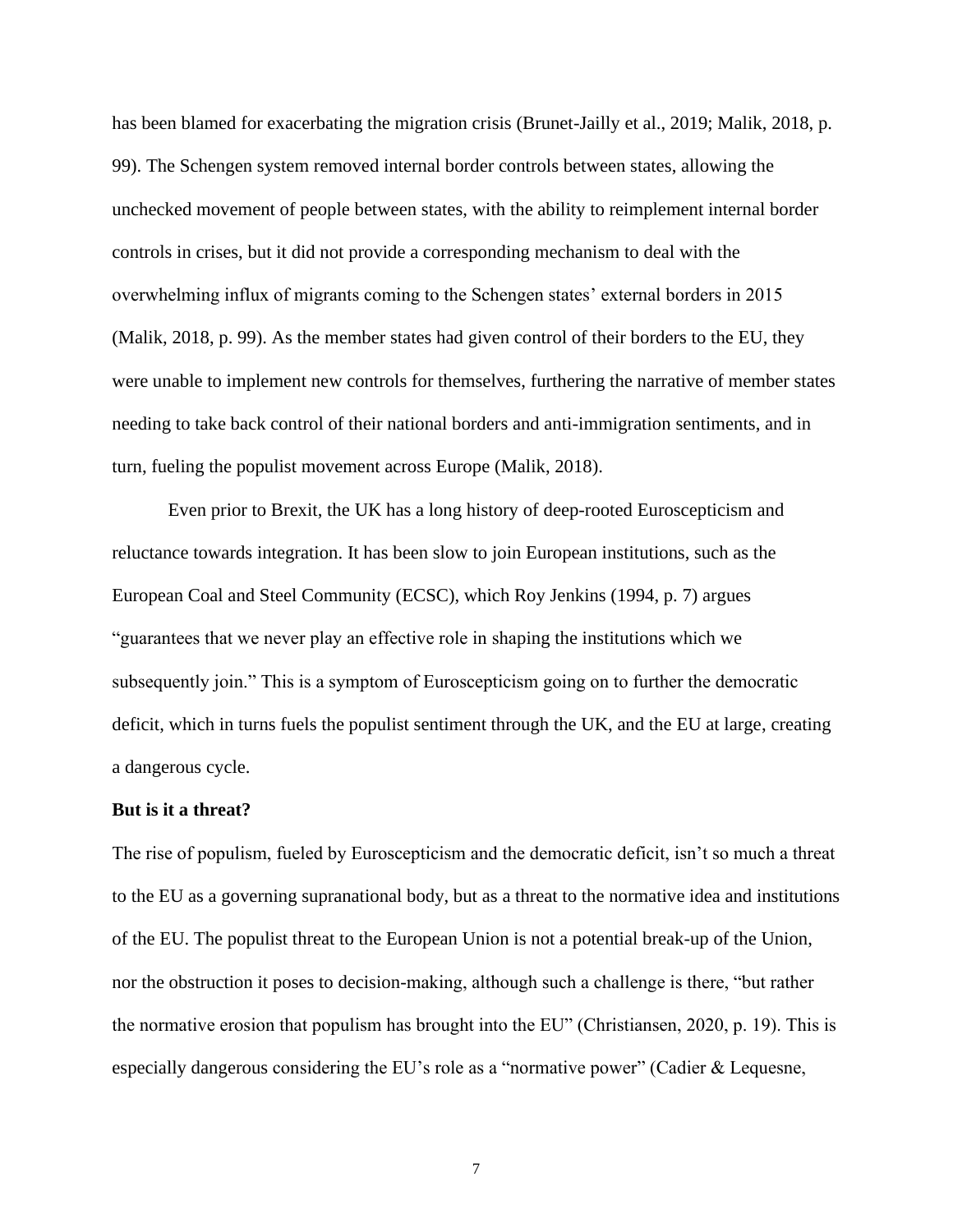2020, p. 5). Populism is not currently widespread or established enough to bring down institutions like the European Court of Justice or the European Parliament, but populist parties and governments threaten to undermine structural power and the values of the EU, including the norms and principles upon which the EU was founded (Cadier & Lequesne, 2020), and its abilities to impart those norms onto member states through its powers of governance, which shakes citizen's faith in the EU as a whole.

One of the founding institutional norms of the EU was liberal democracy, which is threatened by populism, especially from a Eurosceptical angle. To foster a Union built on stability and cooperation, the EU has traditionally relied on exporting the norms, standards and principles of democratic governance to guide the political, economic, legal, and social structures within its member states (Cadier & Lequesne, 2020, p. 5). By questioning these norms of democratic governance and aligning with actors and promoting new norms that challenge the dominant international liberal democratic order, populist governments undermine the EU's ability to govern by exporting norms of tolerance and cooperation, ultimately damaging the unity behind the European Union and the EU's long-term resilience to conflict (Cadier & Lequesne, 2020). Eurosceptic arguments and proponents of the danger of the democratic deficit fuel populist governments, which in turns leads to the furthering of "illiberal policies and democratic backsliding" (Cadier & Lequesne, 2020, p. 5). "Populism resulting in democratic backsliding in multiple member states constitutes a fundamental problem for the EU as a whole," (Christiansen, 2020, p. 19), because the EU has limited ability to protect liberal democratic norms within member states, despite the populist narrative claiming the EU has too much control over member states. "Populist parties, espousing hostile views vis-à-vis the EU, have made inroads in most member states, and their discourses and electoral successes have impacted on mainstream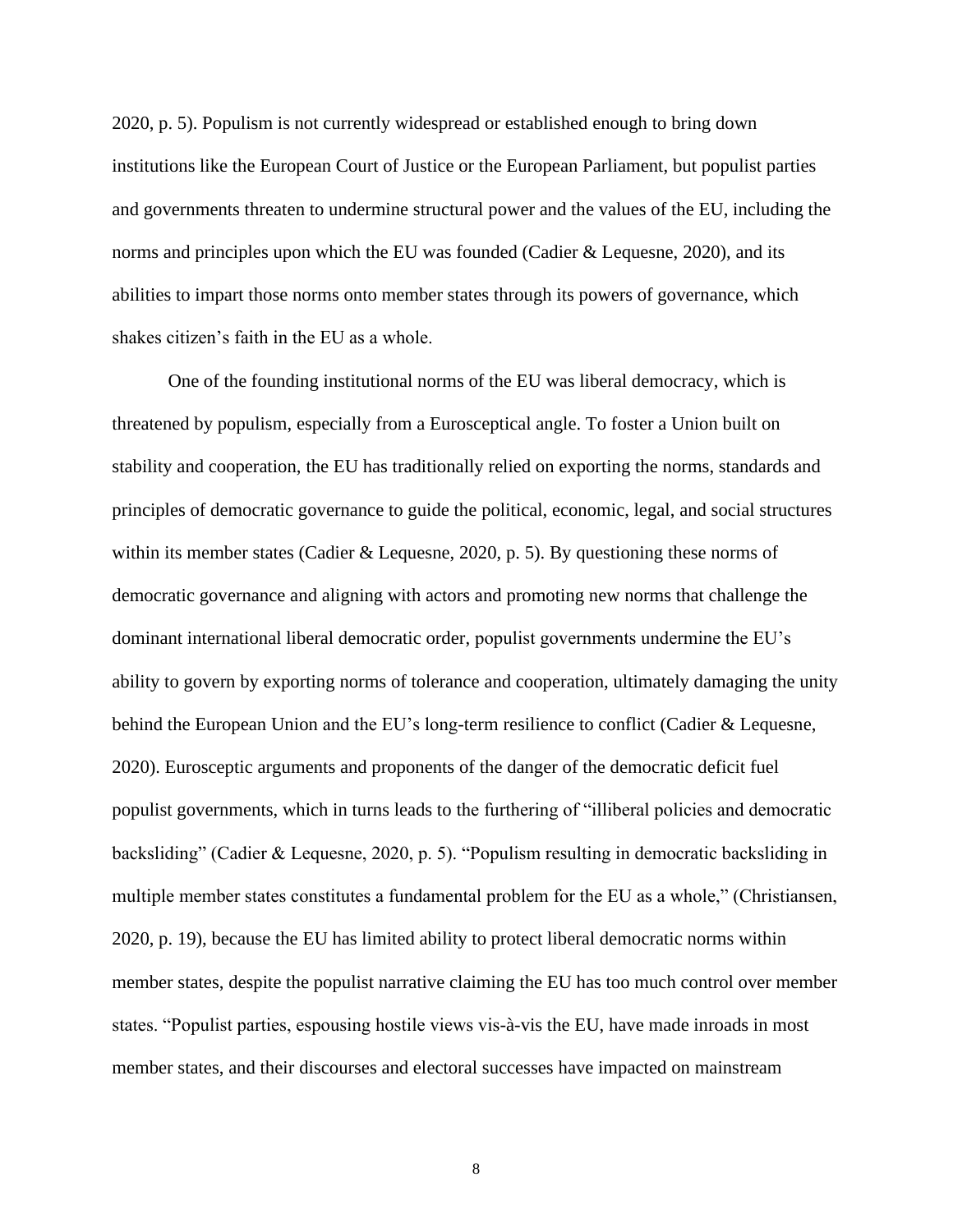politics, creating an increasingly hostile environment for EU decision-making" (Christiansen, 2020, p. 19), as is seen in the aftermath of Haider and the FPÖ in Austria, where populism was introduced to the mainstream public discourse and groundwork for a "culturally conservative and extreme nativist agenda" (Heinisch, 2008, p. 54) was laid, creating a lasting element in the political landscapes of member states. The rise of populist parties through the EU "has disturbed previously established hegemonies, causing realignments and, hence, changed the rules of the political game of the continent" (Malik, 2018, p. 99) and the "new politics of resentment" (Heinisch, 2008, p. 52) will remain a part of politics in many member states.

By undermining norms of liberal democratic governance through the narrative of pushing back the elite and hateful rhetoric, populist actors and governments weaken the EU's legitimacy to govern as an institution and to uphold those norms throughout Europe. By "relying on a divisive political rhetoric and scapegoating," (Cadier & Lequesne, 2020, p. 8) populist governments actively push against the EU's integration efforts.

The challenge for the EU now, with the deepening democratic deficit, Euroscepticism on the rise, and populism contradicting the very basis of EU democratic governance, is to convince citizens and member state governments that the EU is still the key to economic and social growth, despite populist narratives challenging its credibility and authority. The rise of populism goes around the foundations of the EU's founding principles and threatens the future of the EU.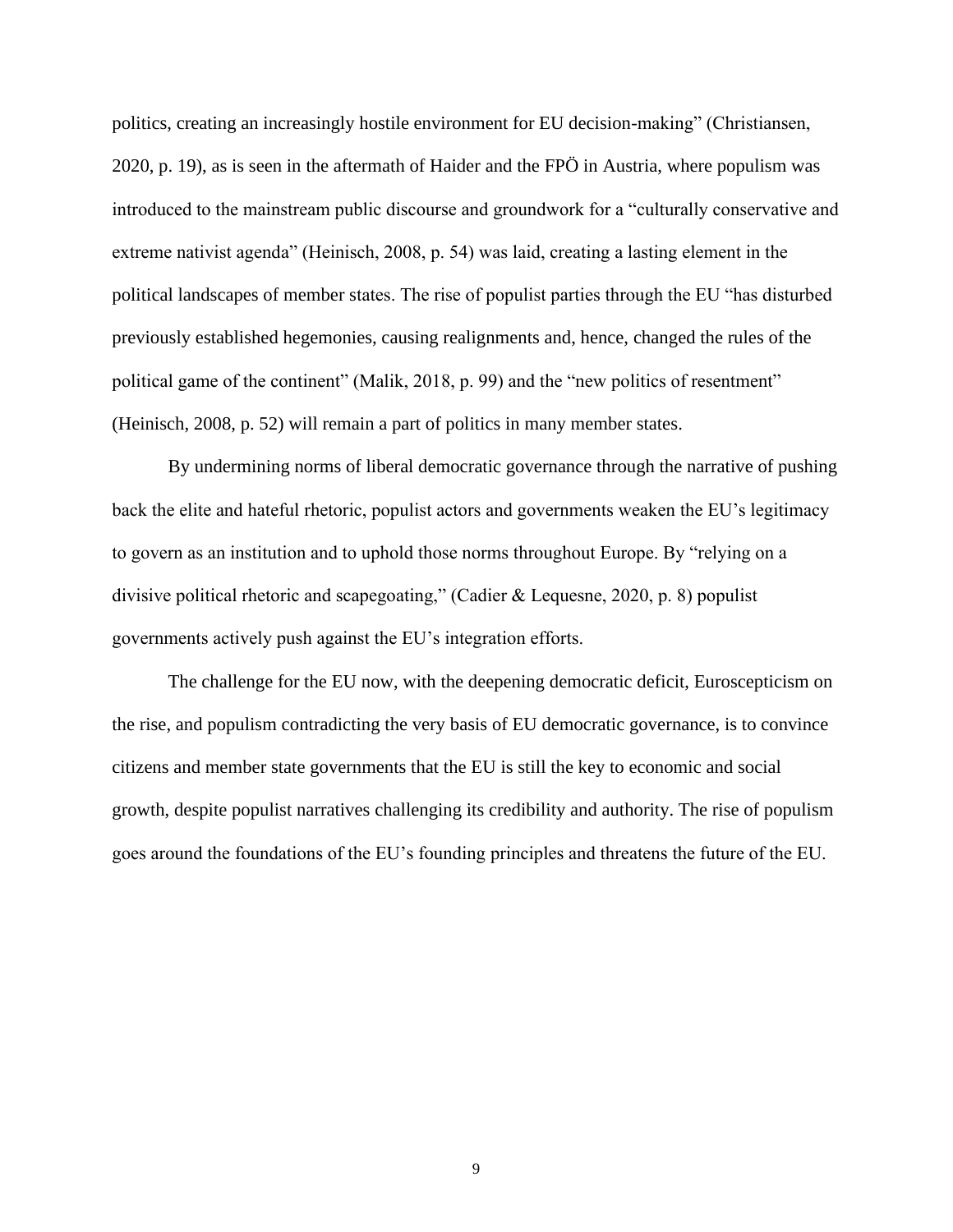#### **References:**

- Brunet-Jailly, E., Hurrelmann, A., Verdun, A. (Ed.). (2018). *European Union Governance and Policy Making: A Canadian Perspective*. Ontario, Canada: University of Toronto Press.
- Cadier, D., & Lequesne, C. (2020). How Populism Impacts EU Foreign Policy. *EU-LISTCO Policy Papers Series 8*, 1-11. https://doi.org/10.5281/zenodo.4282193
- Christiansen, T. (2020). The EU's New Normal: Consolidating European Integration in an Era of Populism and Geo-Economics. *Journal of Common Market Studies 58*(1), 13-27. https://doi.org/10.1111/jcms.13106
- DeBardeleben, J., & Pammett, J. (2009). Activating the Citizen. https://doi.org/10.1057/9780230240902
- European Parliament. (n.d.). Results of the 2014 European Elections. Retrieved from https://www.europarl.europa.eu/elections2014-results/en/country-results-uk-2014.html
- Heinisch, R. (2008). Right-Wing Populism in Austria: A Case for Comparison. *Problems of Post-Communism (55*)3, 40-56. DOI: 10.2753/PPC1075-8216550304
- Jenkins, Lord R. (Lecture delivered 1994, October 14.) The Disappointing Partnership between British Governments and Europe: Why the Paul-Henri Spaak Tradition Rarely Embraces London*. Cambridge Center for European Studies, Harvard University.*